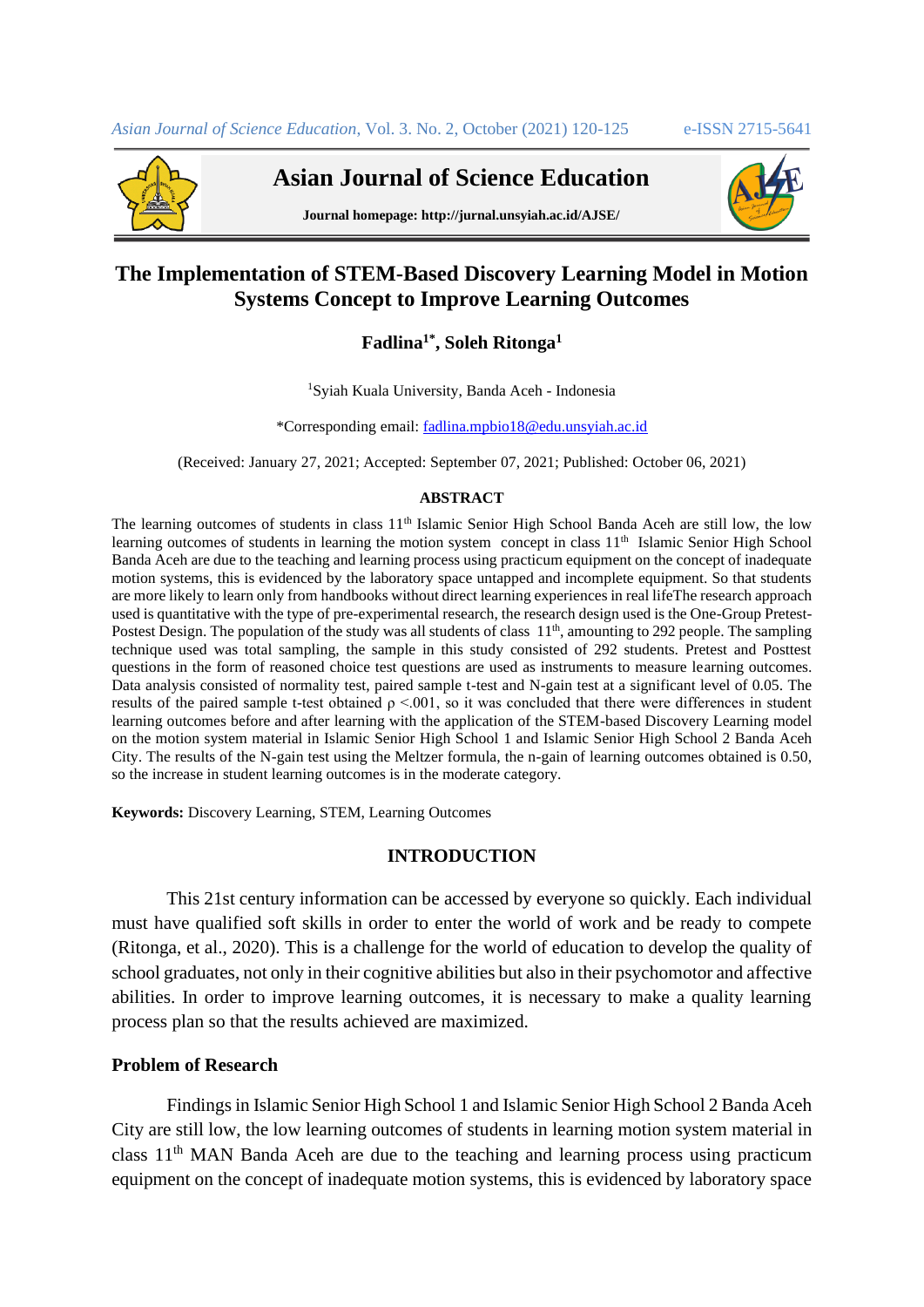#### 121 *Fadlina & Ritonga, S*

untapped and incomplete equipment. So that students are more likely to learn only from handbooks without direct learning experiences in real life, so that their critical thinking skills does not develop and their learning outcomes are low.

The solution that will be carried out to improve student learning outcomes is by applying a STEM-based discovery learnin. Discovery learning emphasize the discovery of concepts or principles that students do not yet have. The application of the discovery learning model aims to change the passive learning conditions to be active and creative, by changing teacher centered learning to student centered learning (Hotang, 2019).

Learning through inquiry-based STEM can improve critical thinking skills (Onsee and Nuangchalerm, 2019). The implementation of STEM education can be seen from student solutions, some students use the concept of biology or chemistry or physics or a combination and mathematics designing solutions (technology) for wastewater treatment. Thinkers practice is a developmental stage of critical thinking, in which they have sufficient skills in thinking to criticize their own plans for systematic practice, and to construct a realistic critique of the power of their thinking to solve contextual problems (Mutakinati, et al., 2018).

STEM-based discovery learning models are used to improve learning outcomes. The hypothesis in this study, the application of STEM-based discovery learning can improve student learning outcomes on the material of motion systems in Islamic Senior High School 1 and Islamic Senior High School 2 in Banda Aceh City. The benefits expected from the results of this study are as motivation to use a more attractive learning model to increase learning outcomes.

## **Research Focus**

The research objective was to determine the increase in student outcomes through the STEM-based discovery learning model on the motion system material in Islamic Senior High School 1 and Islamic Senior High School 2 Banda Aceh City.

#### **METHODOLOGY OF RESEARCH**

#### **General Background of Research**

This research was conducted in Islamic Senior High School 1 and Islamic Senior High School 2 Banda Aceh City, Aceh Province. The approach used was quantitative. This type of research is pre-experimental and uses applied methods. This study used a one-group pretestpostest design.

#### **Subject of Research**

The population in this study were all students in class XI Islamic Senior High School 1 and Islamic Senior High School 2 Banda Aceh City, totaling 292 students. Sampling in this study using total sampling. Samples in this study were 292 students.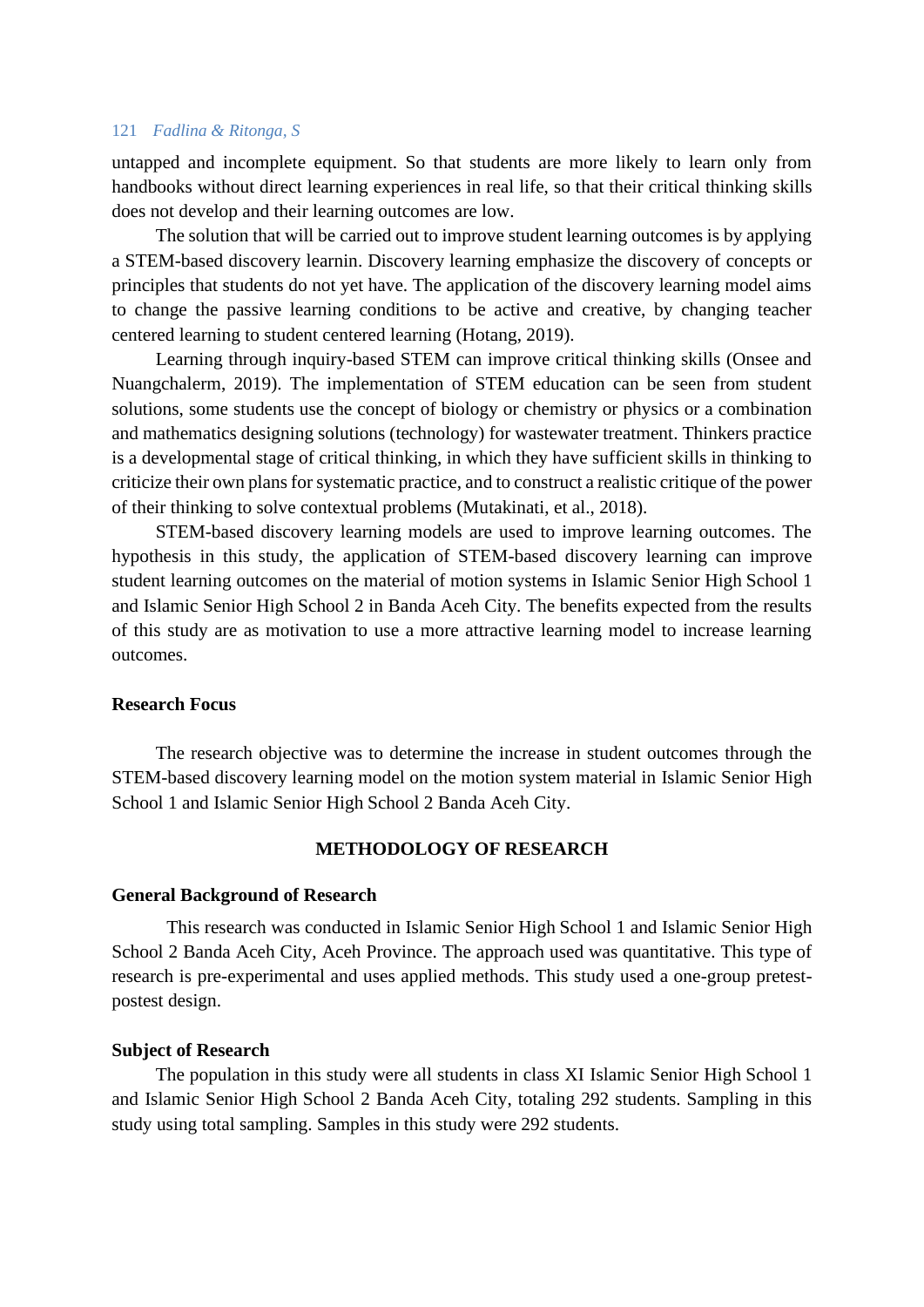### **Instrument and Procedures**

The characteristics of STEM and discovery learning used during the research are implementing discovery learning syntax which consists of 6, namely stimulation, problem statement, data collection, data processing, verification and generalization then combined with science, technology, engineering, matchematic in the process of making the existing human framework. on the worksheet. The instrument used to measure learning outcomes was multiple choice questions. The implementation of this research uses learning tools, including: lesson plans and student worksheets.

#### **Data Analysis**

The stages of data analysis were: 1) normality test, to test the normality of the data the Kolmogorov-Smirnov test was used. To perform this normality test using the SPSS program. The criteria for the normality test if the value ( $\rho$  > 0.05) is declared normal, 2) the paired sample t-test, to do this test uses the SPSS program, with the criteria if ( $\rho \le 0.05$ ) then there are differences in student learning outcomes. 3) the n-gain test uses the Meltzer formula (2002).

## **RESULTS AND DISCUSSION**

Assessment of learning outcomes using the application of discovery learning model based on STEM is seen from the pretest, posttest, and N-gain values. The results of the paired sample t-test are presented in Table 1.

| Twore It I allow balliple I toot for biawing balling cateolities |        |         |                |                       |  |
|------------------------------------------------------------------|--------|---------|----------------|-----------------------|--|
| Score                                                            | Sample | Average | Normality test | Paired Sample t-test  |  |
| Pretest                                                          | 292    | 36,93   | 0.066          | $\rho$ value $< 0.05$ |  |
| <b>Posttest</b>                                                  | 292    | 76.37   | 0.082          |                       |  |

**Table 1.** Paired Sample T-test for Student Learning Outcomes

Table 1.Shows the pretest normality test of student learning outcomes obtained ρ  $(0.068) \ge \alpha$  (0.05) (normal). The posttest normality test for students' critical thinking was obtained in the experimental class  $p(0.082) \ge \alpha(0.05)$  (normal).

The results of the paired sample t-test obtained  $\rho \leq 0.001$  then hypothesis was accepted, so it was concluded that there were differences in student learning outcomes before and after learning with the application of the STEM-based Discovery Learning model on the motion system concept in Islamic Senior High School 1 and Islamic Senior High School 2 Banda Aceh City . In line with the opinion of Muyassarah et al., (2019) there is a significant average difference between the motor skills of students before (pretest) and after (posttest) STEM learning is carried out. Analysis of the difference in the mean score of the pretest and posttest learning outcomes can be seen in Figure 1.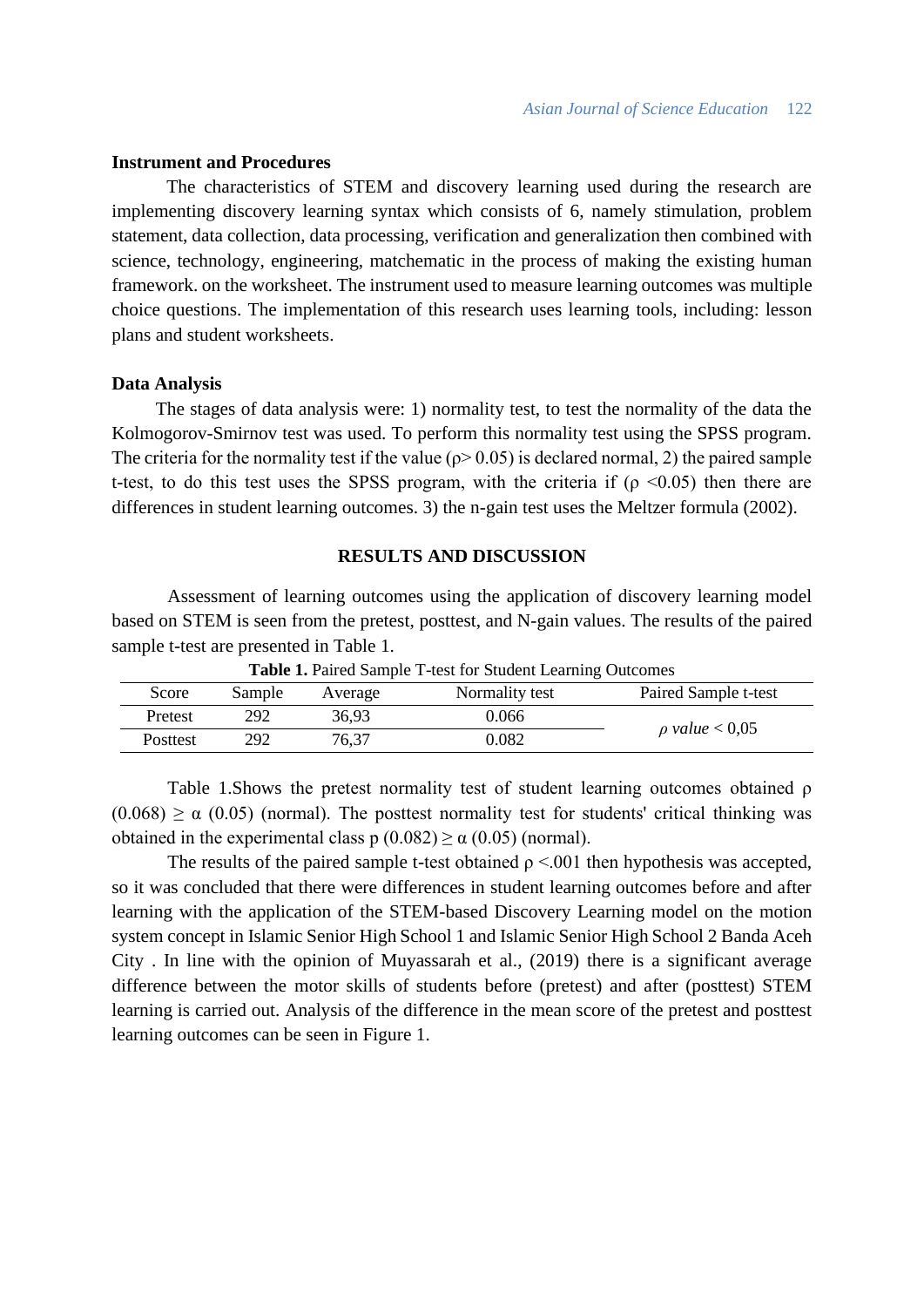#### 123 *Fadlina & Ritonga, S*



**Figure 1.** The Average Score of Student Learning Outcomes

Figure 1 shows that the mean difference in the learning outcomes of students in the pretest and posttest participants. The mean pretest of student learning outcomes was 36.93 and the mean posttest of student learning outcomes was 76.37.

The improvement of student learning outcomes was analyzed through the N-gain formula by Meltzer. The results of the test for increasing student learning outcomes are presented in Table 2.

| <b>Table 2.</b> Improving Student Learning Outcomes |        |         |                       |  |  |
|-----------------------------------------------------|--------|---------|-----------------------|--|--|
| Score                                               | Sample | Average | <b>Std. Deviation</b> |  |  |
| Pretest                                             | 292    | 36,93   | 12,25                 |  |  |
| <b>Posttest</b>                                     | 292    | 76,37   | 12,20                 |  |  |
| $N$ -gain                                           | 292    | 49.58   | 21,65                 |  |  |

**Table 2.** Improving Student Learning Outcomes

Table 2 shows the average N-gain of student learning outcomes of 49.58. The results of the gain in student learning outcomes were 0.50. So the increase in student learning outcomes is in the moderate category.

The emergence of an increase in student learning outcomes is caused by the use of STEM, with the use of STEM students become more active in solving problems and students are more enthusiastic in doing practicum because in the STEM there is already a guide for assembling the tools provided by the teacher, the steps which must be followed by students when practicum is more interesting because there are pictures of the steps that must be done by students so that the practicum can be done successfully. In addition, learning with STEM integration makes students discuss with each other expressing their ideas and thoughts to answer the questions on the worksheet according to the steps in learning.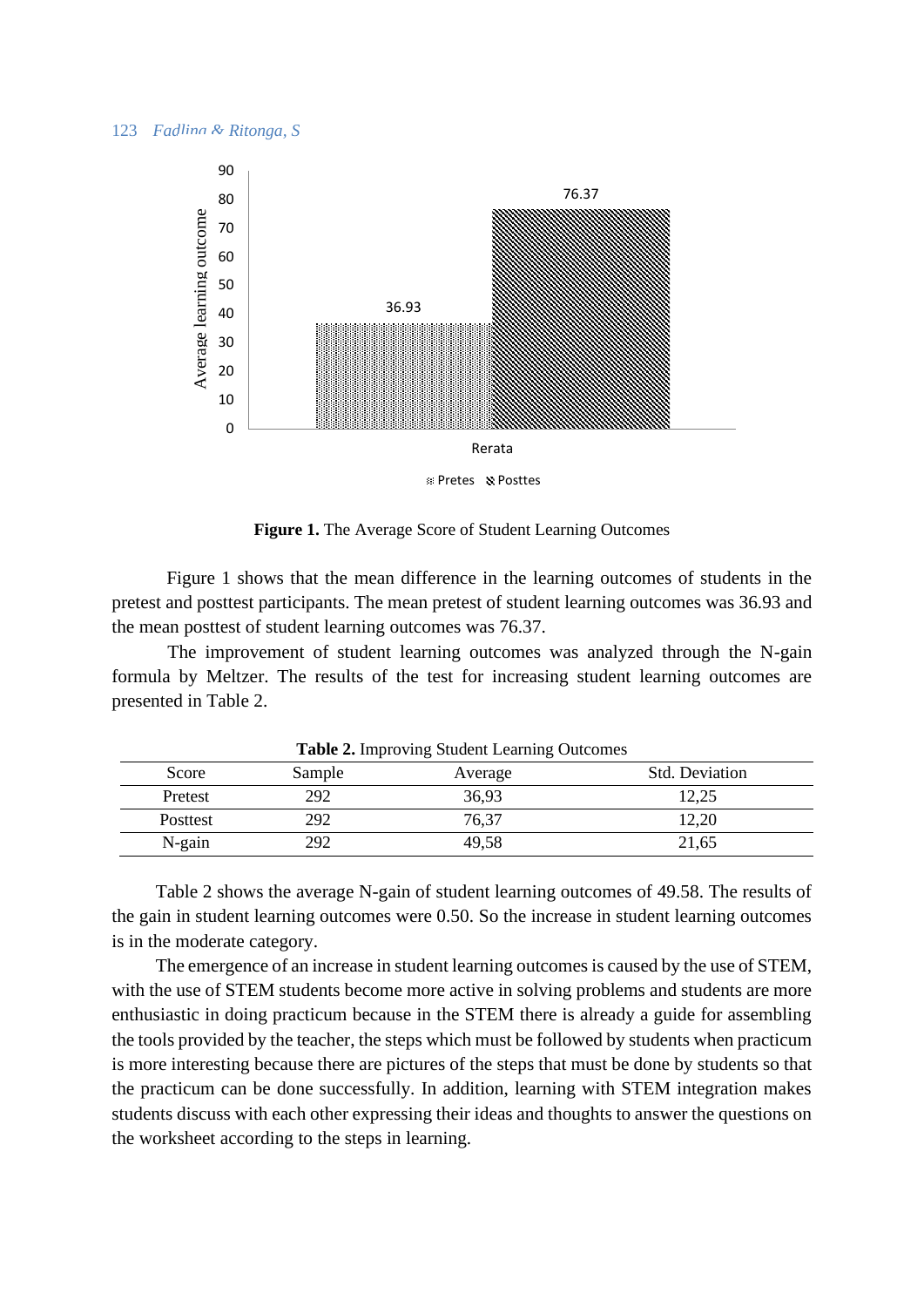The use of an integrated STEM approach is able to help students gain knowledge by finding and conducting experiments to prove the hypotheses made. Integrated STEM education seems to improve academic achievement more in line with a constructivist approach but has a limited effect on academic achievement (Sarican et al., 2018). The application of STEM can improve students' critical thinking skills (Ritonga & Zulkarnaini, 2021). Application of the STEM-based discovery learning model in concept learning motion systems can improve critical thinking skills of students in Islamic Senior High School Kota Banda Aceh (Fadlina et al., 2021).

In line with Sarac (2018) explaining that using STEM learning can improve student academic achievement, this can be seen from the intermediate level of achievement with a positive score of 0.442, with an intermediate level of 0.620 in the positive direction of students' attitudes towards courses. A large degree effect size of 0.820 on positive process skills in the scientific process of learners.

The use of discovery learning models encourages students to experiment and investigate, so that students learn through their own active involvement. The increase in student learning outcomes is in line with research conducted by Melani (2012) which states that the discovery learning model has an effect on improving students' biology learning outcomes. This happens because the discovery learning model develops an active learning method in which students find out for themselves, investigate for themselves, the results will be loyal and long lasting in memory, and not easily forgotten by students. This is in accordance with the statement of Hosnan (2014) that the discovery learning model is a model for developing learning methods for active learners by finding themselves and investigating themselves.

## **Conclusion**

The application of STEM-based discovery learning can improve student learning outcomes on the concept of motion systems in the Banda Aceh City Islamic Senior High School. The benefit of research is that it can improve student learning outcomes optimally, so biology teachers can use the STEM-based Discovery Learning model which involves students actively in the learning process so that it can improve student learning outcomes as researchers have done. To facilitate learning, students should be better prepared to receive lessons at school and already know the information related to the material to be taught by reading, seeing and looking a lot, so it is very important.

#### **References**

- Hosnan, M. (2014). Pendekatan saintifik dan kontekstual dalam pembelajaran abad 21. *Bogor: Ghalia Indonesia*, *456*.
- Hotang, L. B. (2019). Penerapan Model Pembelajaran Discovery Learning Untuk Meningkatkan Motivasi dan Hasil Belajar Fisika Peserta didik Kelas XI IPA. 3 SMAN 6 Pekanbaru Semester Genap. *Physics Education Research Journal*, *1*(1), 56-68.
- Fadlina, F., Artika, W., Khairil, K., Nurmaliah, C., & Abdullah, A. (2021). Penerapan Model Discovery Learning Berbasis STEM pada Materi Sistem Gerak Untuk Meningkatkan